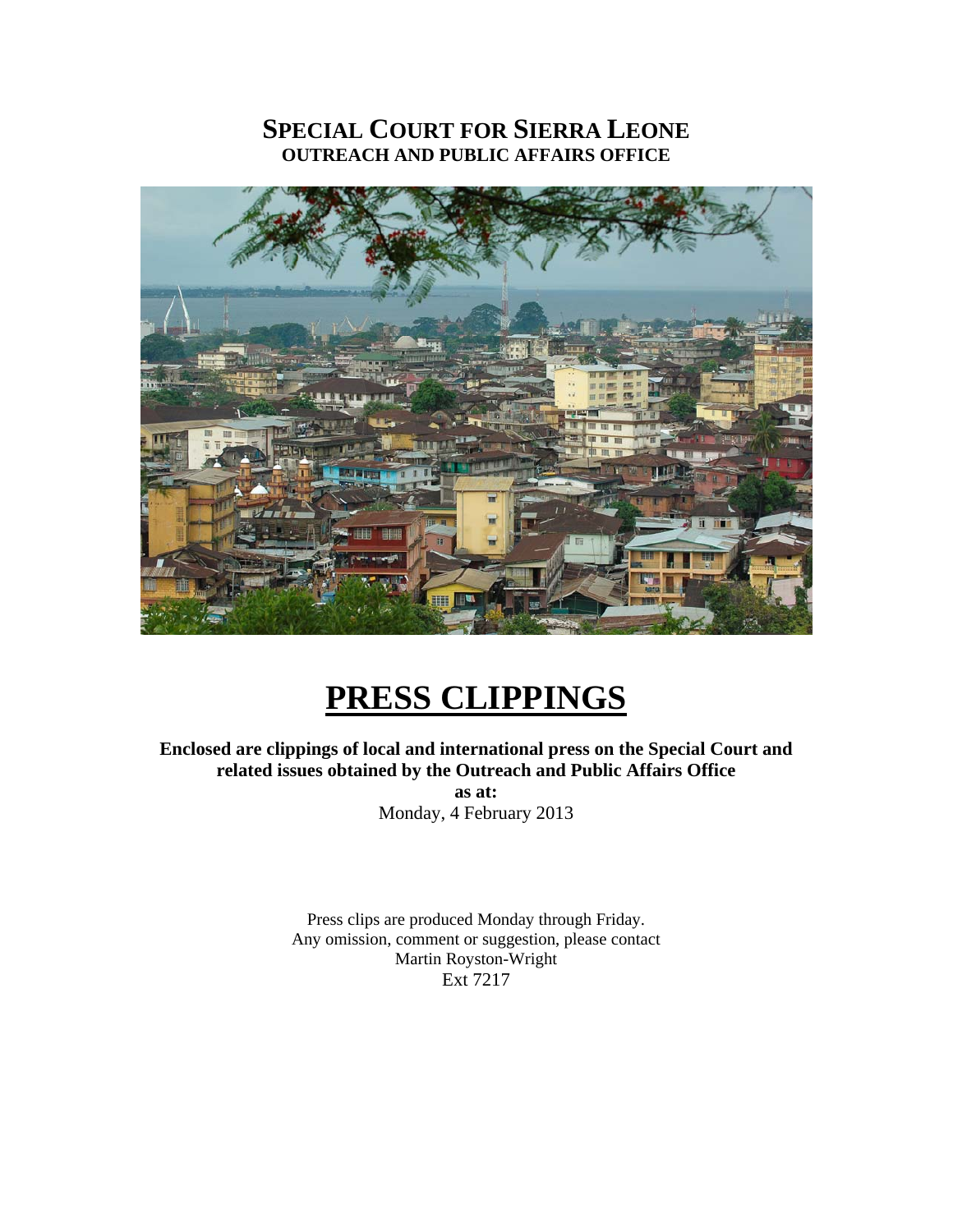| <b>International News</b>                                                                      |              |
|------------------------------------------------------------------------------------------------|--------------|
| Jackson Center To Host Birthday Event In Warren County / The Post-Journal                      | Page 3       |
| Gaddafi's Fall May Have Caused Chaos in the Sahara/ The Telegraph                              | Pages 4-5    |
| Salaries as Elusive as Justice at Cambodia's Khmer Rouge Trial / Reuters                       | Pages 6-7    |
| <b>ICTR</b> Appeals Court to Decide Fate of Two Ex-Ministers Today / The New Times             | Page 8       |
| Wading uncharted Waters: The trial of Rios Montt / Aljazeera                                   | Pages $9-10$ |
| <b>ICC</b> Detention Centre: a Guantanamo to 3 DRC Witnesses? / Radio Netherlands Worldwide    | Pages 11-12  |
| R2P and "Genocide Prevention": The Good Intentions That Pave the Road to War / Global Research | Pages 13-16  |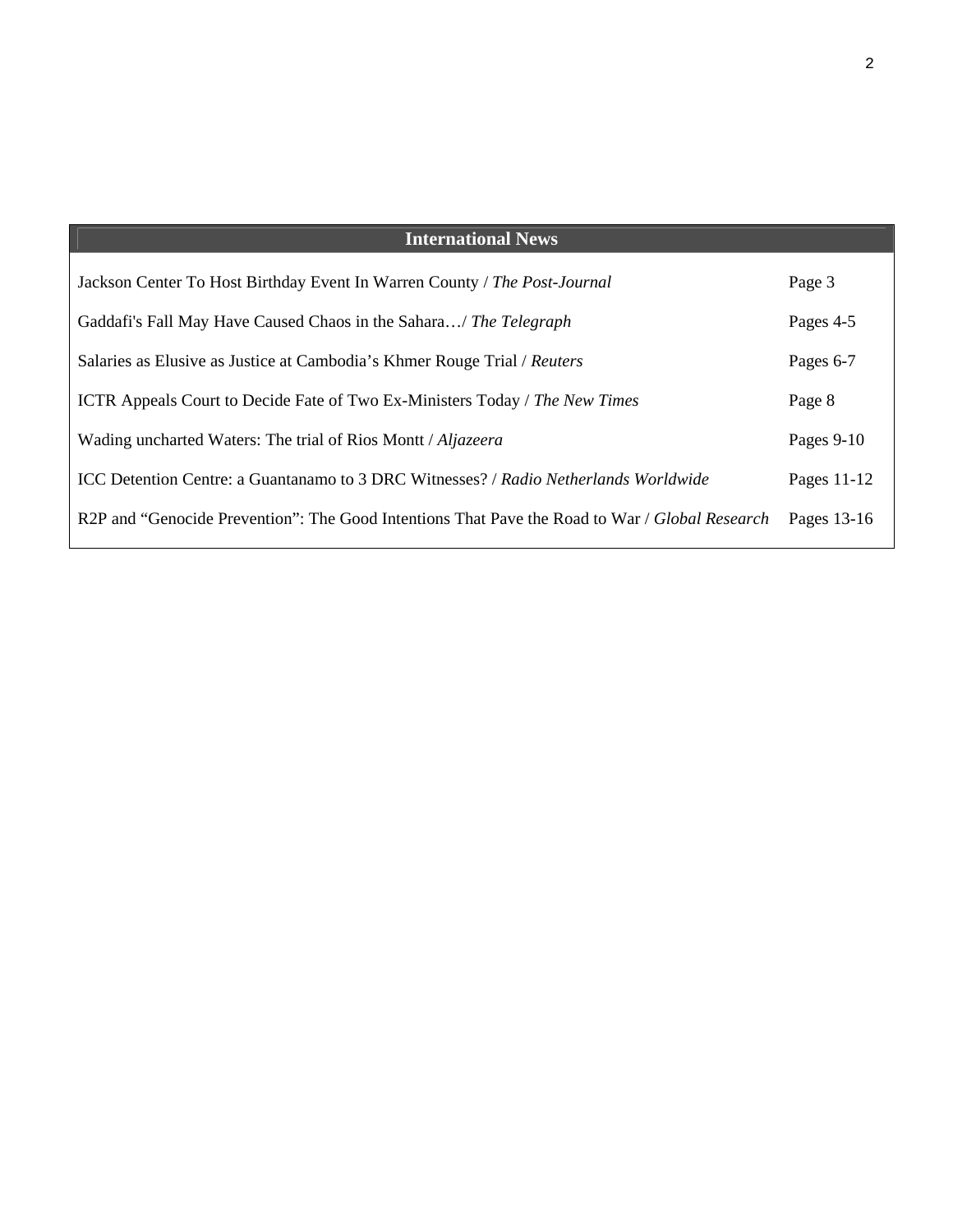# The Post-Journal Saturday, 2 February 2013

## **Jackson Center To Host Birthday Event In Warren County**

The Robert H. Jackson Center of Jamestown will honor Justice Robert H. Jackson's enduring legacy at an annual event honoring his birthday to be held on Wednesday, Feb. 13, at 7 p.m. at the Warren County Courthouse.

The event is free and open to the general public. Refreshments will be served at a meet and greet immediately following the presentation.

Born in Spring Creek, Pa., Robert H. Jackson will be commemorated in the county of his birth, Warren County, Pa. Jackson was a country lawyer from Chautauqua County who went on to be U.S. Solicitor General, Attorney General, Supreme Court Justice and U.S. chief prosecutor at the Nuremberg war trials. The continued relevance of Jackson's mark on history is very apparent in the impact Nuremberg had on the development of a modern international criminal court system and is the focus of the keynote lecture, "The Jackson Legacy: Prosecuting a Head of State," delivered by C. James Johnson.



#### *James Johnson*

Johnson, who was appointed to the position of president and chief executive officer of the Robert H. Jackson Center in 2012, formerly served as chief of prosecutions of the Special Court for Sierra Leone for more than 10 years. In that role, Johnson supervised trial and investigative teams which brought to justice persons who bore the greatest responsibility for war crimes, crimes against humanity and other serious violations of international law.

The program will discuss the legacy of prosecuting heads of state from Nuremberg to today,

as Johnson gives his first-hand account of the trial of Charles Taylor, former Liberian president, focusing on both the legal and practical issues of the trial and conviction. Taylor was convicted on 11 counts of war crimes, crimes against humanity and other serious violations of international law and was sentenced to a 50-year prison term. Prior to the evening lecture, Johnson will address Warren area students during a special assembly at Warren High School.

During his military career, Johnson served for 20 years as a judge advocate in the United States Army. His tours of duty include serving as the legal adviser for the George C. Marshall European Center for Security Studies and as an assistant professor of International and Operational Law at the U.S. Army Judge Advocate General's School. He also served as a prosecutor and international/operational law advisor to both conventional and special operations units.

Sponsors include Allegheny College, Blair Corporation, Interelectric Corporation, Russell Veterinary Hospital P.C., Whirley DrinkWorks, H. Robert Hampson, Attorney at Law, Dr. Peter and Charlene Hoffmann, and the Winans Agency Insurance.

The Robert H. Jackson Center's mission is to advance the legacy of U.S. Supreme Court Justice Robert H. Jackson through education and exhibits, and by pursuing the relevance of his ideas now and for future generations.

The center is located at 305 E. Fourth St., Jamestown. Tours are available from 10 a.m. to 4 p.m. Monday through Friday and from 10 a.m. to 2 p.m. Saturdays. For more information, call the Robert H. Jackson Center at 483-6646.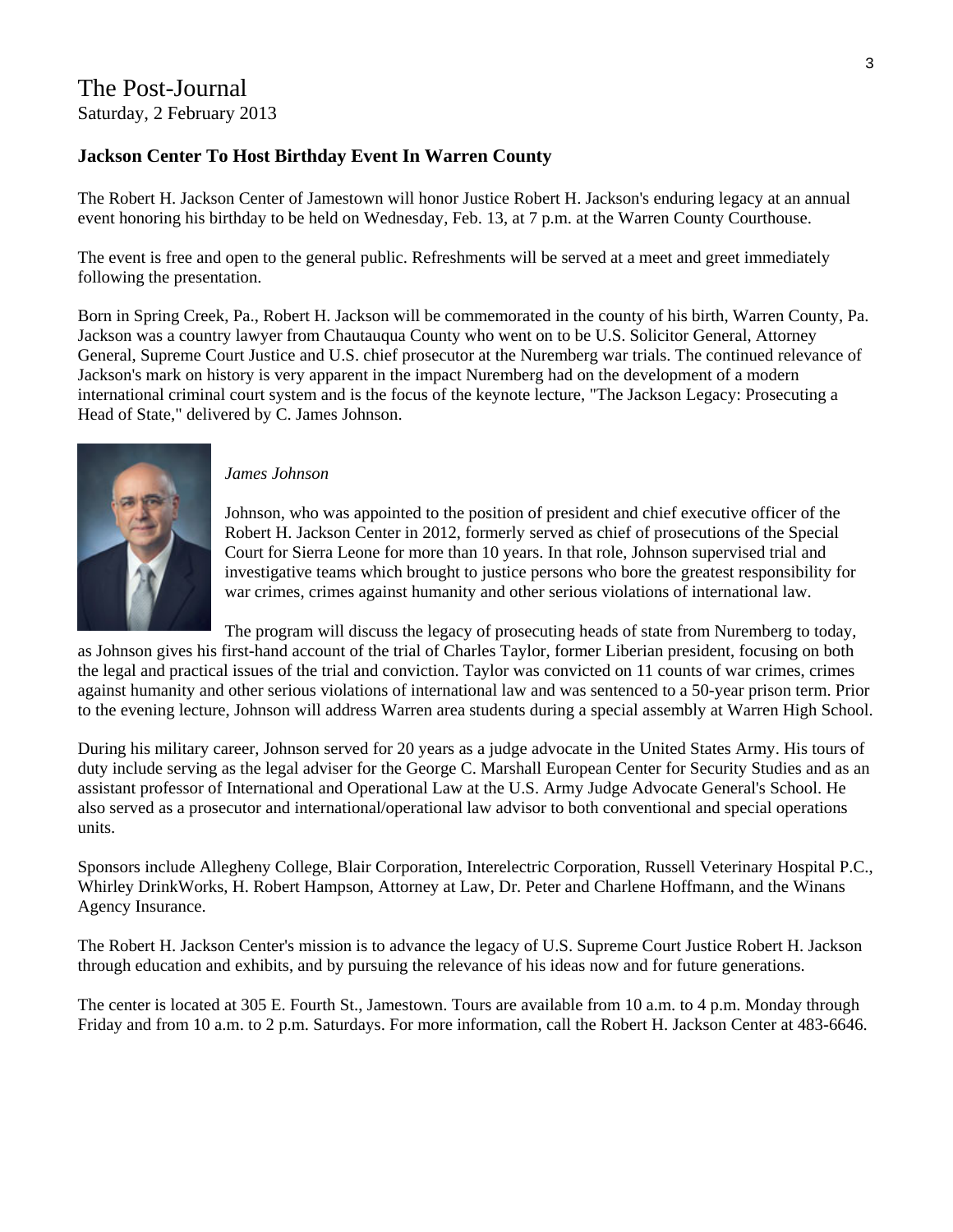# **Gaddafi's fall may have caused chaos in the Sahara, but Africa is still better off without him**

## By Colin Freeman

In his lifetime, the peculiar blend of despotism and eccentricity that was Colonel Muammar Gaddafi earned him many different titles, not all as respectful as "Dear Brother Leader". In the US, he was dubbed the Mad Dog of the Middle East by President Ronald Reagan. In Britain, thanks to his generosity with Semtex, he was seen as IRA quartermaster in chief. In Libya's neighbouring state of Chad, where Gaddafi meddled endlessly, he was referred to unaffectionately as "that disease". And among his long-suffering fellow Libyans, he was known – when his secret service wasn't listening – as "Abu Shufshufa", which, colloquially translated, means "That idiot with the Frizzy Hair".

Now, though, more than a year after his death, the old tyrant seems to be on the verge of acquiring a new moniker, one that I suspect he would rather have liked. Posthumously, he is being hailed as some sort of Tito of North Africa, holding his fiefdom together with an iron fist just like the former leader of Communist-era Yugoslavia did.

The argument is that ever since Gaddafi's Western-backed overthrow, chaos has begun to unfold in the region, most worryingly in the Tuareg-Islamist takeover of northern Mali and the retaliatory al-Qaeda massacre at the BP refinery in Algeria. This narrative points out how post-war Libya became a massive weapons bazaar, enabling the Tuaregs – freshly demobbed from their well-paid jobs as Gaddafi mercenaries – to steam south and seize their dream of an independent homeland in northern Mali. On their coat tails were AQIM, who likewise helped themselves at the arms bazaar first, and then sidelined the Tuaregs to turn the likes of Timbuktu into a Taliban-style ministate. Cue the usual mutterings about Western naiveties over the Arab Spring and so on.

It's certainly likely that had the Dear Leader had still been in power, none of this would have happened. Gaddafi hated Islamists of all kinds, harbouring a natural disdain for anyone who chose to worship God rather than him. Likewise, while tough Tuareg fighters had served as a kind of Libyan Foreign Legion ever since the 1970s, carrying out all kinds of meddling in Gaddafi's backyard, he latterly reined them in to please new pals like Tony Blair.

But none of this should detract from the fact that Gaddafi was generally an utter disaster for Africa, stirring far more conflicts than he ever resolved. In Britain, we tend to think of him mainly in terms of episodes such as the WPc Yvonne Fletcher murder, the Lockerbie bombing, and the arming of the IRA. But dreadful though those were, we should remember that his fondness for backing thugs and terrorists elsewhere in the world caused far more carnage – especially among his fellow Africans.

Take, for example, the various graduates of his so-called "World Revolutionary Centre", which offered military training to all comers during the peak of Gaddafi's 1980s radical period. Prominent among its alumni were two of the bloodthirstiest men in modern African history, Charles Taylor of Liberia and his partner-in-war crimes Foday Sankoh. Their combined efforts in Sierra Leone's civil war killed an estimated 200,000 people and left countless more bereft of arms and legs – amputation being the signature calling card of Sankoh's drug-crazed Revolutionary United Front militia.

The former chief prosecutor at the Special Court of Sierra Leone, Professor David Crane, actually named Gaddafi in the original war crimes indictment against Taylor, saying that he was instrumental in planning the conflict. This, however, was back around 2003, when the West was busy wooing Gaddafi once again.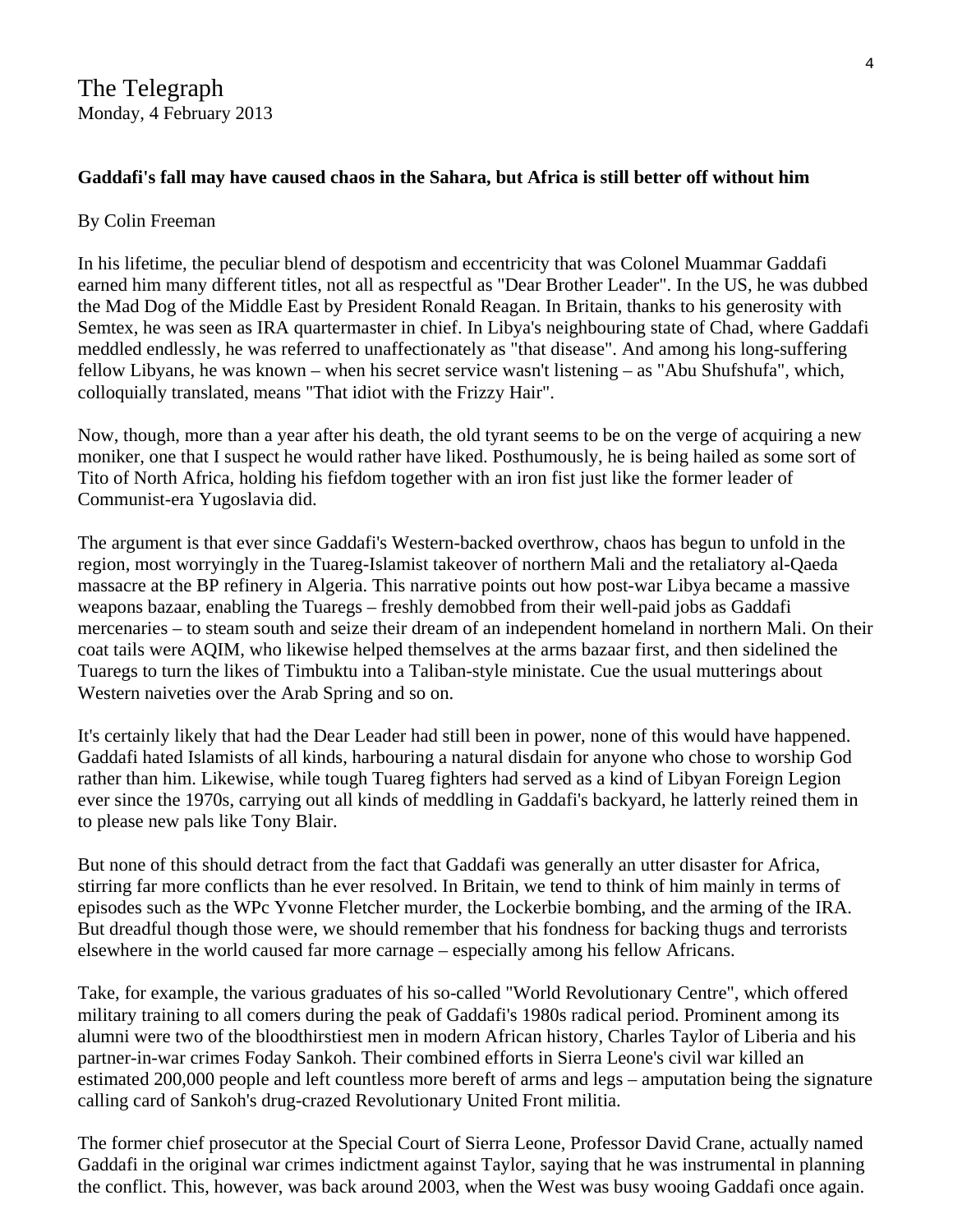And so it was, amid pressure from Britain and other nations, that Gaddafi's name was dropped again from the indictment – much to the fury of Crane, who took the view that "Gaddafi was ultimately responsible for the mutilation, maiming and/or murder of 1.2 million people."

Sierra Leone was just one of Gaddafi's African military adventures, which were informed by an imperial vision as racist as anything that the former colonial powers ever imposed. As the self-described Saviour of Africa, Gaddafi believed it was Libya's destiny to create an empire over the black nations's to the south, whose peoples he describes in his Green Book as being too lazy and backward to help themselves.

But while he did pump money into the region – Mali, for example, is replete with garish, Gaddafi-built mosques and hotels – he also bankrolled violent insurgencies everywhere, from Eritrea to Mozambique, and Guinea Bissau to Angola, not to mention many further afield in Europe and Central America. And everywhere he went, he willingly backed the most violent, lunatic fringes like the RUF, to the point where even Fidel Castro, that well-known voice of restraint and conciliation, branded him a "reckless adventurer".

Make no mistake about it – the last thing that the poverty-stricken nations of sub-Saharan Africa ever needed was a violent, oil-rich, deluded nutjob like Gaddafi interfering in their affairs. For anyone who purports to give a damn about that part of the world – for example Tony Blair, with his Africa Progress Panel – the lament should be not that Gaddafi didn't survive longer, but that he was ever in power at all.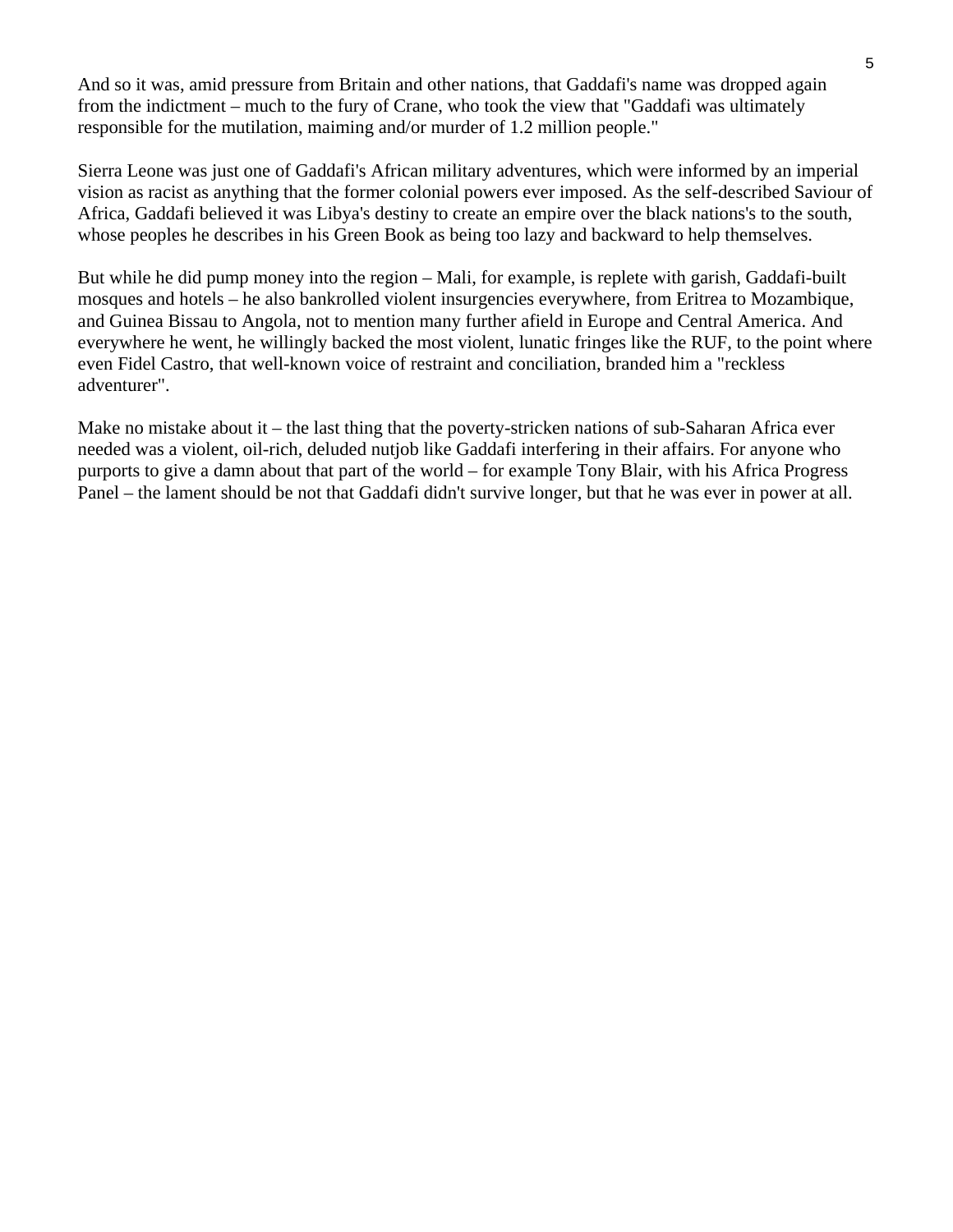## Reuters Monday, 4 February 2013

# **Salaries as Elusive as Justice at Cambodia's Khmer Rouge Trial**

Cambodian staff at a Khmer Rouge war crimes tribunal have gone two months without pay and are threatening a walkout amid a deepening funding crisis at a court already bogged down by resignations and



the ill health of its elderly defendants.

*Journalists take photographs of a television screen showing the trial of Kaing Guek Eav alias Duch, former chief of the S-21 prison, at the Extraordinary Chambers in the Courts of Cambodia on the outskirts of Phnom Penh on Feb. 3, 2012.* 

Some 270 Cambodians have not been paid since

November and are working at the UN-backed court without contracts, caught up in a standoff between donors and a government criticized for its lack of support for hearings into one of the darkest chapters of the 20th century.

Between 1.7 and 2.2 million people, almost a quarter of Cambodia's population, died between 1975 and 1979 under the ultra-Maoist Khmer Rouge regime.

Pol Pot, the architect of the "Year Zero" revolution, died in 1998, but his sidekicks are now on trial for murder and crimes against humanity, among a litany of charges.

"They gave us some information about our salaries but it didn't really explain anything," said one staff member, declining to be identified as he is not authorized to speak to the media, referring to the court.

"We are angry and discouraged," he told Reuters, adding that he and many of his colleagues planned to walk out if they were not paid within the next two weeks.

The funding dispute puts the spotlight on the commitment of the government, which has been accused of interfering behind the scenes to put the brakes on the court and limit the scope of investigations that could implicate powerful political figures.

Prime Minister Hun Sen, himself a former Khmer Rouge guerrilla who defected to the regime's eventual conquerors, Vietnam, has said he would "not allow" any new indictments and would be happy if the United Nations packed up and left.

Following months of appeals, the international side of the court has managed to secure enough funding to keep its side going, but the problems do not stop at finances.

Two international investigating judges quit in the space of six months in 2011 and 2012 over what they said was political interference, and many Cambodians fear the three remaining defendants in the court's second case—"Brother Number Two" Nuon Chea, former Foreign Minister Ieng Sary and ex-president Khieu Samphan—may not live to hear a verdict.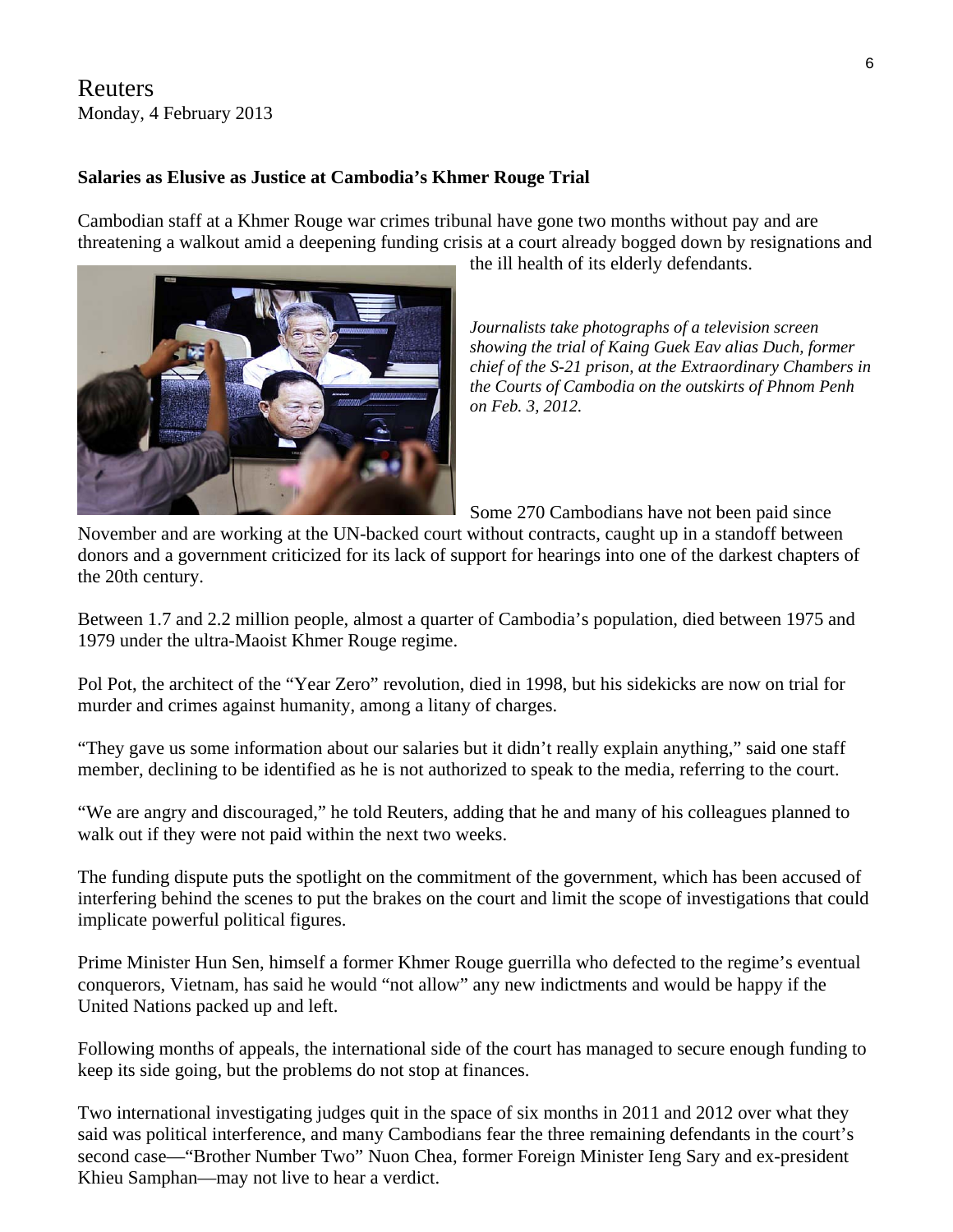The three former Khmer Rouge leaders have all denied responsibility for the mass deaths during their rule.

All three are in their 80s and have been in hospital suffering from fatigue and dizziness in the past month. Nuon Chea was discharged on Thursday, even though his family was convinced he was "approaching death," according to his co-counsel, Victor Koppe.

Court spokesman Lars Olsen dismissed fears of Nuon Chea's imminent death: "He's not dying soon."

A fourth defendant, Ieng Thirith, Pol Pot's sister-in-law, was declared unfit for trial last year because she was suffering from Alzheimer's disease.

Since the court was set up in 2005 with the aim of trying "those most responsible" for the bloodshed, it has delivered only one verdict, life imprisonment for Kaing Guek Eav, better known as Duch, the chief of the notorious Tuol Sleng prison, a converted Phnom Penh school where as many as 14,000 people may have been executed.

Under an agreement with the United Nations establishing the Extraordinary Chambers in the Court of Cambodia, as the hybrid UN-Cambodian tribunal is known, the government has an obligation to fund the Cambodian side.

It has paid US \$1.8 million a year in general costs for utilities, security, healthcare and transport, as well as the courthouse, which it owns.

The government has used outside contributions to pay the estimated \$9.3 million a year wage bill and sources close to the issue say big foreign donors like Japan are overstretched and want Cambodia to come up with more cash.

Staff, however, do not see that happening.

"The government won't pay these salaries. They just want this court to shut down," a staff member said. "By creating this situation, they just want to embarrass the UN."

Government spokesman Ek Tha said Cambodia was appealing to outside donors for help.

"Its all about interpretation," Ek Tha said. "The UN receives money from donors to pay their staff, Cambodia is the same."

Critics have questioned Cambodia's commitment to attracting those funds and insiders with knowledge of the issue say some donors are steering clear because they fear they would anger the government if their money was used in cases beyond the one being heard.

Heather Ryan, a court monitor for advocacy group Open Society Justice Initiative, said the salary wrangle could be very damaging if it went on any longer.

"The government of Cambodia and the donors should somehow agree on how to get Cambodian staff paid because they are critical to the everyday working of the court," Ryan said.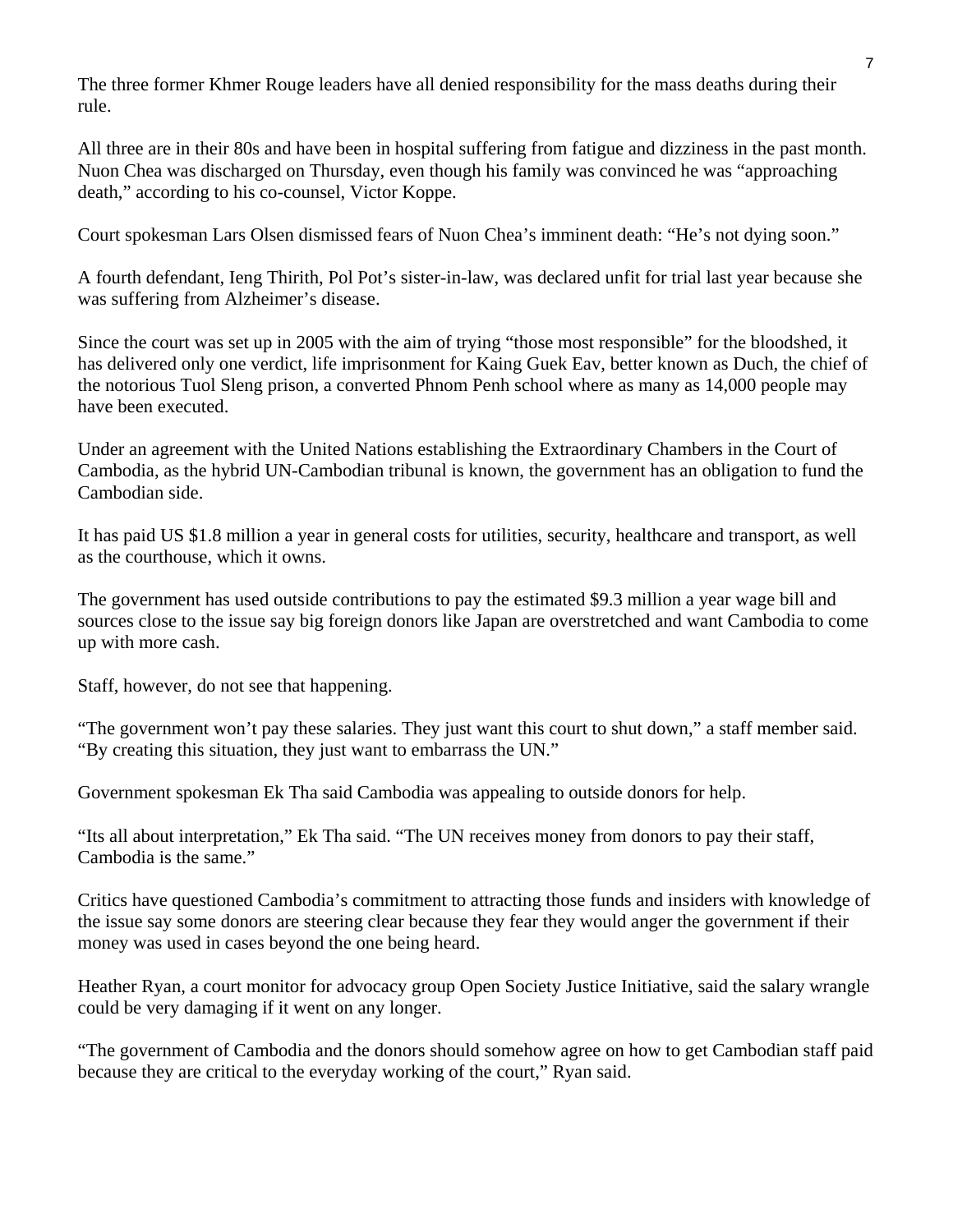# The New Times (Rwanda) Sunday, 3 February 2013

By Gashegu Muramira

## **Rwanda: ICTR Appeals Court to Decide Fate of Two Ex-Ministers Today**

The Appeals Chamber of the International Criminal Tribunal for Rwanda (ICTR) will today deliver its judgement in the trial of two former ministers.

Prosper Mugiraneza was the public service minister, while Justin Mugenzi was Minister of Trade during the 1994 Genocide against the Tutsi.



*Rwandan children, refugees of the 1994 genocide (file photo).* 

In September 2011, the tribunal sentenced the duo to 30 years in prison, in the case commonly known as Government II - after finding them guilty of conspiracy to commit genocide, and direct and public incitement to commit genocide.

They were convicted of participating in the removal of Butare's Tutsi Prefect, Jean-Baptiste Habyalimana, and based on their participation in a joint criminal enterprise at the installation ceremony where Interim President Theodore Sindikubwabo gave a speech inciting the killing of the Tutsi.

Last year, Mugenzi and Mugiraneza pleaded innocent and asked the judges to set them free.

#### **Prosecution nails**

After he was removed from office, Prefect Habyarimana was killed and massacres, which had so far been limited, became widespread and systematic in Butare prefecture.

The prosecution has maintained that through their presence at the meeting, both former ministers participated in a conspiracy to commit genocide and were guilty of incitement to genocide through approving, even tacitly, the incendiary speech delivered in Butare on April 19, 1994 by Sindikubwabo.

With the court having until the end of next year to finish all its work, this judgement will be its first hearing in 2013.

During the same judgement in 2011, colleagues of the former ministers in the Government II trial, Casimir Bizimungu, ex-Minister of Health, and Jérôme Bicamumpaka, ex-Minister of Foreign Affairs, were acquitted.

The acquittal was met with dismay, with officials saying it was a contradiction to the tribunal's stand.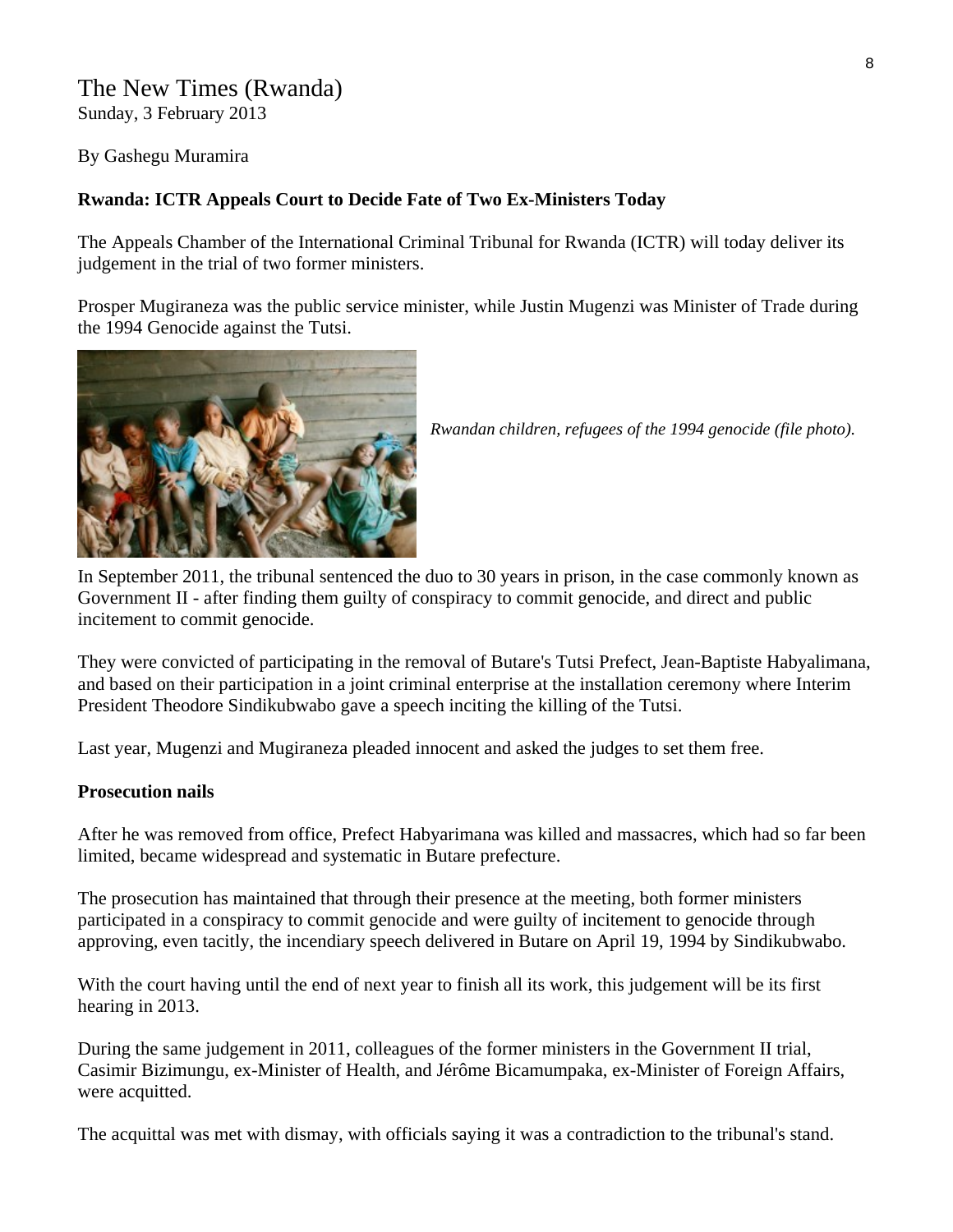# Aljazeera Monday, 4 February 2013

# **Wading uncharted waters: The trial of Rios Montt**

The events in Guatemala are exceptional because they are happening at home, in the nation where the crimes occurred.



*Guatemala's former dictator Jose Efrain Rios Montt is the latest of several ex-officers in Guatemala to face the law concerning crimes committed during the country's 36-year civil war, which ended in 1996 [AP]* 

When a judge ruled last week that former general and Guatemalan head of state Jose Efrain Rios Montt will, finally, stand trial for the crime of genocide, the news resounded profoundly at home and abroad. These events in Guatemala mark the first time a national court, anywhere, prosecutes its own former head of state for the crime of genocide.

Several international courts established in the last 20 years have prosecuted people involved in genocide. The events in Guatemala are exceptional because they are happening at home, in the nation where the crimes occurred.

Rios Montt, 86, is the latest of several ex-officers in Guatemala to face the law concerning crimes committed during the country's 36-year civil war, which ended in 1996. His arrest in January 2012 - the judge ordered the former army general confined to his home - represented an extraordinary break with impunity in the Central American country; the decision this to proceed with the trial, despite attempts to have the charges dropped, is of even greater significance. No ranking officer has been held responsible for the violence in which some 200,000 people, almost all civilians, lost their lives.

The Rios Montt trial is also an important development in an evolving arena of international human rights.

Aside from a few problematic cases, genocide has been prosecuted in international jurisdictions. In Ethiopia, for example, a former dictator was tried for genocide in absentia. In Iraq, a purportedly "national court", heavily influenced by the United States, then occupying the country, convicted and executed "Chemical Ali". The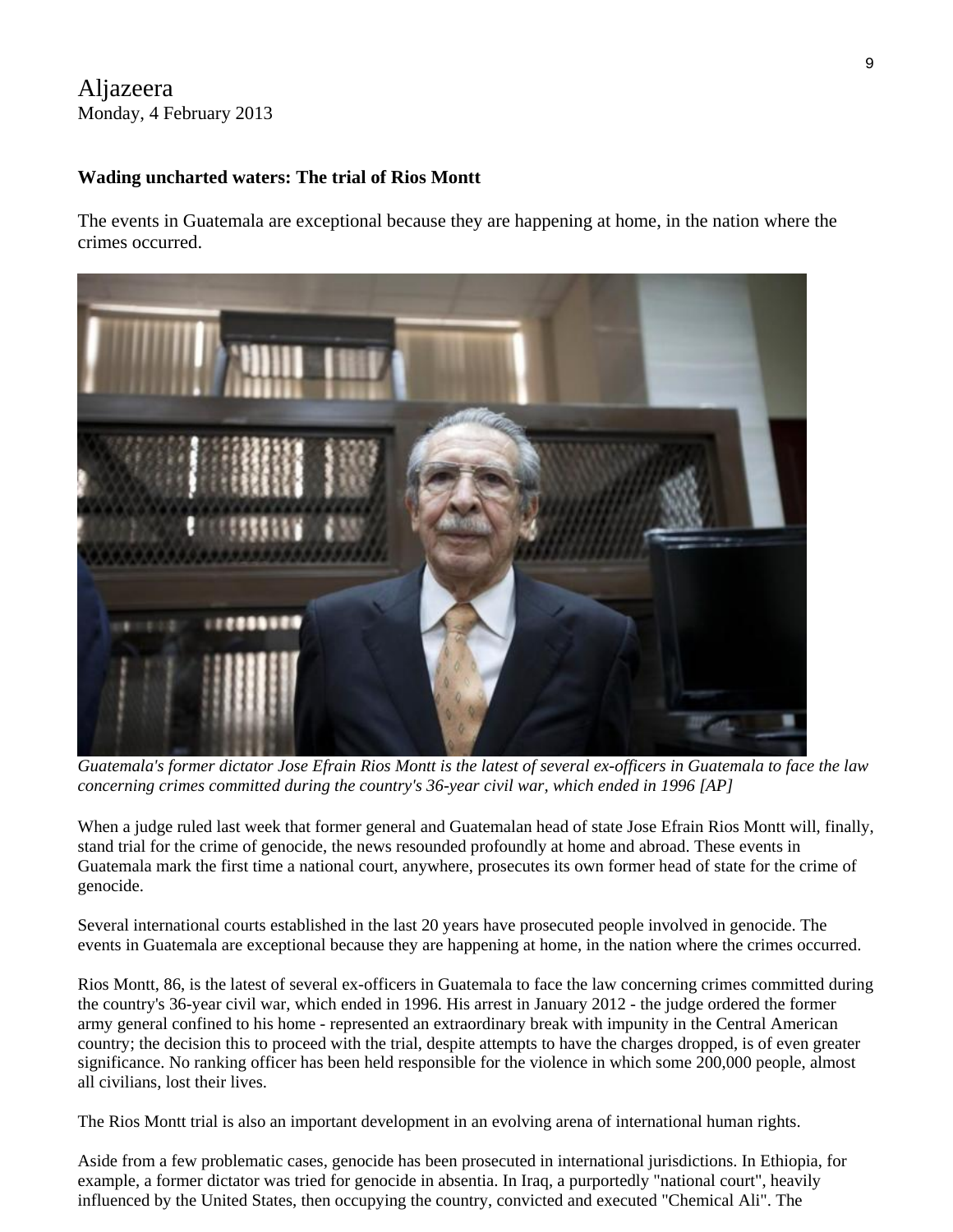Nuremburg trials of Nazis in the aftermath of the Holocaust were conducted by a multinational body composed of the allied powers and formally prosecuted crimes against humanity. Rwanda has had genocide trials for its nationals, but none of such high stature.

Holding trials "away" has been deemed appropriate when conducting a trial at home carries considerable risks. The rationale behind establishing international tribunals for the former Yugoslavia in The Hague, The Netherlands, and for Rwanda in Arusha, Tanzania, was that holding trials in the country where the violence occurred would put participants at risk and potentially disrupt other fragile socio-political conditions.

Even the Special Court for Sierra Leone, a so-called "hybrid" tribunal (the Court sits in Freetown but is made up of foreign judges), was compelled to move its highest profile defendant, former Liberian President Charles Taylor, to trial in The Hague for fear of sparking new violence in Sierra Leone. (Taylor was not charged with genocide.)

More than a decade has passed since a truth commission in Guatemala determined that the elements of the violence constituted genocide, particularly the brutal counter-insurgency campaign in the highlands in the early 1980s, including under Rios Montt's rule. For years, efforts to bring charges in Guatemalan courts have been stonewalled or met with threats and outright violence. As a result, Guatemalan survivors have sought justice, reparations and recognition in courts abroad.

An evolving international network with increasingly sophisticated advocates found sympathetic jurisdictions outside of Guatemala, including the Inter-American Court of Human Rights (IACHR) in San Jose, Costa Rica. Guatemalan Nobel Laureate Rigoberta Menchu Tum and other activists have brought cases before the Spanish National Court under the principle of universal jurisdiction, which considers some crimes so heinous as to be of universal concern and therefore appropriate for many jurisdictions, even outside the nation where the crimes occurred.

With cases before international and now, its own national judiciary, Guatemala presents an important opportunity to explore the efficacy of each of these mechanisms in a world increasingly aware of and concerned with war crimes. Legal experts, perpetrators and those affected by state violence are watching to see how these geographically diverse jurisdictions function. The stakes are significant not only for Guatemala, but for all of humanity. What are the advantages of prosecuting genocide cases in the nation where the crimes occurred? What are the dangers?

Guatemala's security situation remains precarious. Attorney General Claudia Paz y Paz issued indictments and arrest warrants in 2011 against other senior members of the armed forces. Soon a group of retired military officers published an announcement in Guatemala's largest newspaper warning: "We are ready to fight again if the circumstances require it."

Guatemala's President Otto Perez Molina must ensure safety for the process and its protagonists. A former general, Perez Molina served in a conflict zone where some of the most egregious massacres of the period took place.

We should pay close attention to these legal proceedings in Guatemala. In the US, evidence of torture, disappearances and other crimes against humanity committed by US service members is denied, ignored or disposed of with minimal punishment. We might well need lessons from the brave lawyers in Guatemala.

Amy Ross is associate professor of geography at the University of Georgia, specialising in human rights.

The views expressed in this article are the author's own and do not necessarily reflect Al Jazeera's editorial policy.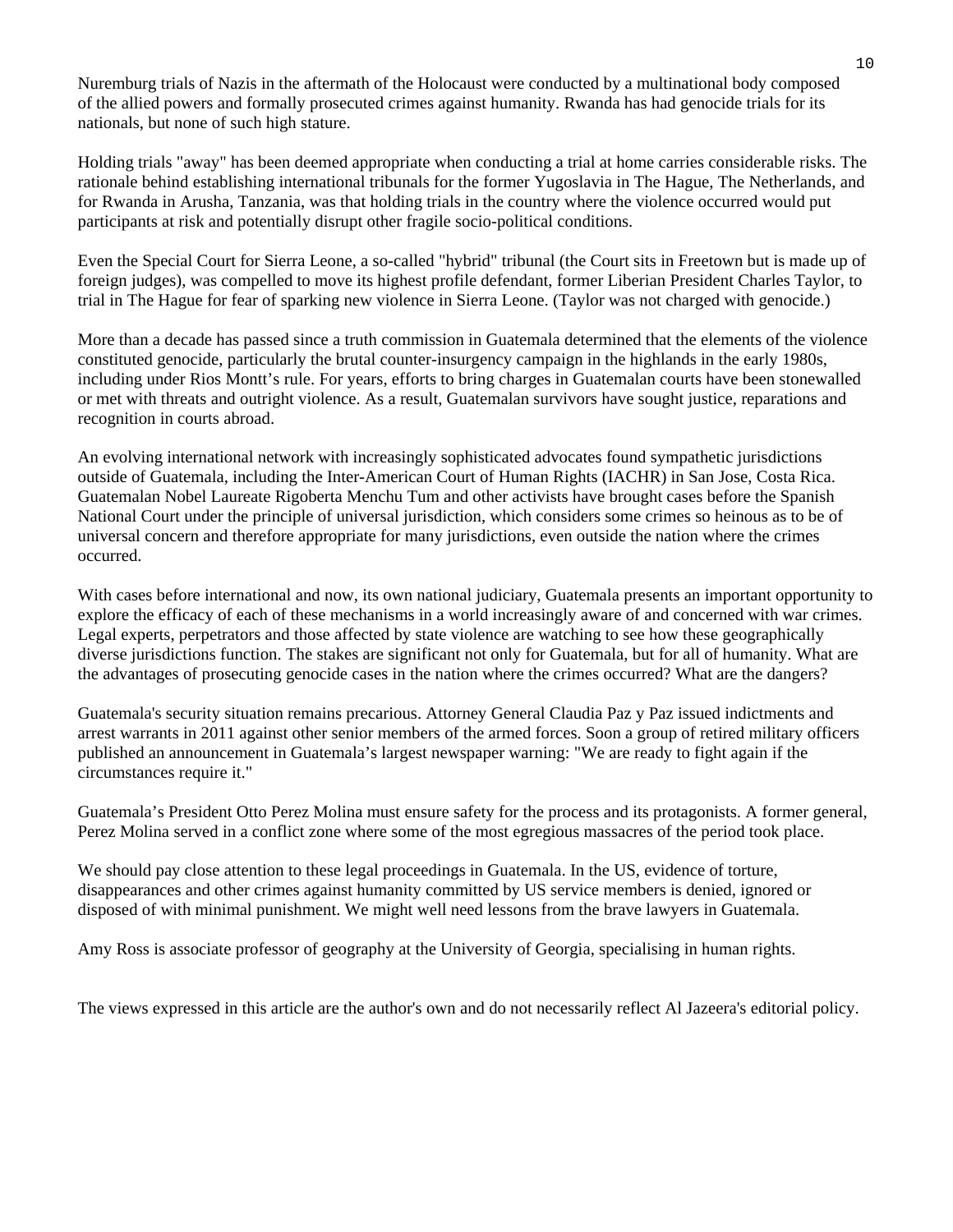# Radio Netherlands Worldwide

Monday, 4 February 2013

## **ICC detention centre: a Guantanamo to 3 DRC witnesses?**

#### By Lauren Comiteau



Last month the International Criminal Court (ICC) handed down the second verdict in its 10-year history: Congolese militia leader Mathieu Ngudjolo Chui was found not guilty of crimes against humanity and war crimes relating to a deadly 2003 attack in the Ituri region of DR Congo. Ngudjolo was released pending the prosecutors' appeal, but the three Congolese witnesses who testified against him remain in custody.

The witnesses have spent almost two years in a prison cell in the ICC's detention unit in a legal limbo one of their lawyers has compared to Guantanamo Bay. Last month they lost their first legal round in an attempt to get asylum from the Dutch state.

RNW spoke with one of their lawyers, Flip Schüller, about the two-pronged appeal to a higher court, the verdict of which is expected in April.

#### **What is the basis of your appeal?**

The first part has to do with article 1F, the exclusion clause [under the Refugee Convention, which says war criminals are exempt from protection]. We are saying that the onus is on the state...because if they allege [my client is] a war criminal and not a refugee, then they have to prove he's a war criminal.

We argued quite convincingly that there are no indications that our three clients are personally responsible or can be held accountable for war crimes. We recognize the situation in Congo is a mess – it is very complex and grave war crimes were committed.

But that's not the issue. The issue is: can our clients be held accountable? They were politicians. The crimes were committed by militias and self-defence groups. It hasn't been demonstrated that our clients had control. They were in custody for the alleged murder of nine UN troops, but there was never an indictment. They were held in Congo for the last seven years without one.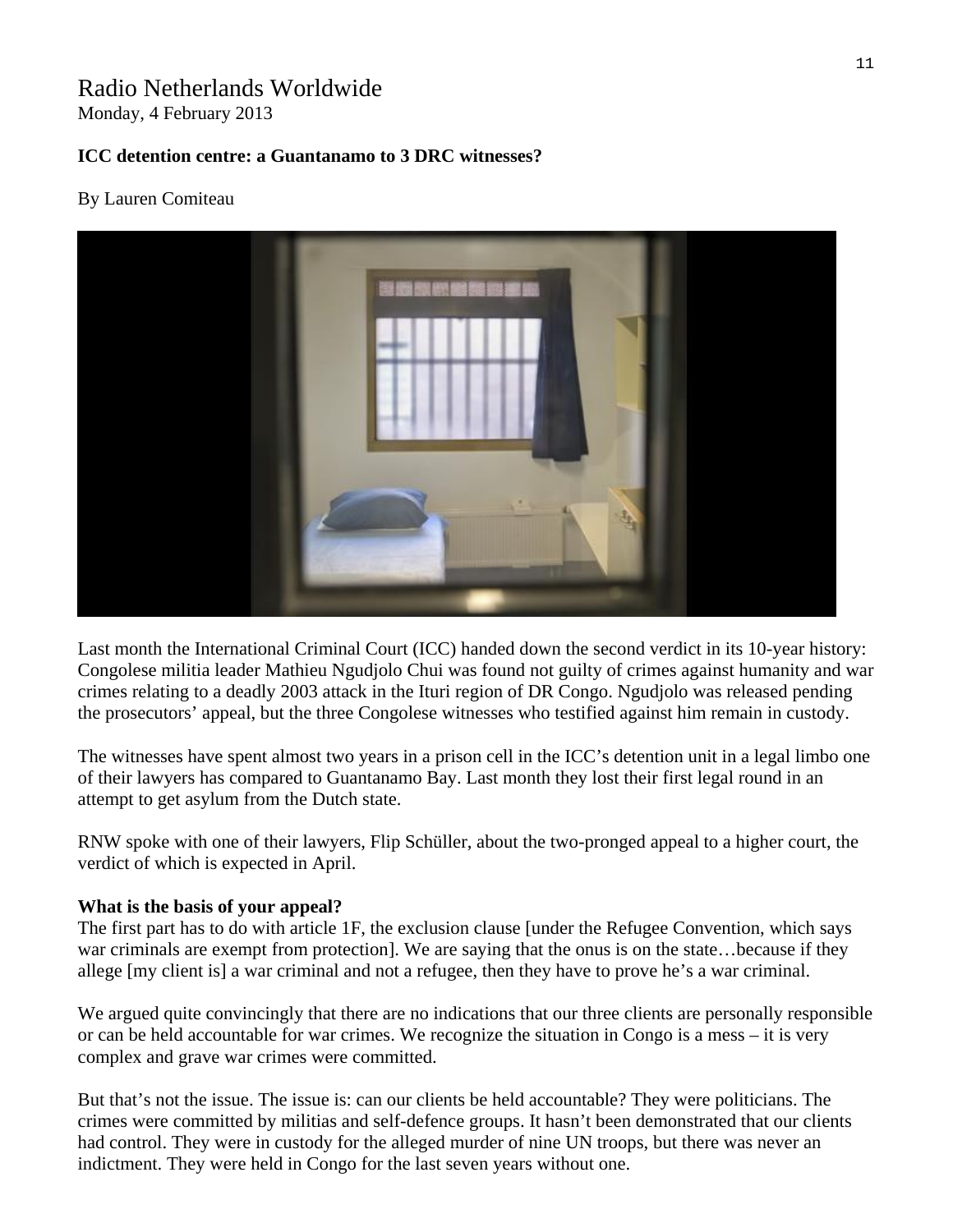The second ground for appeal is that our clients run the real risk of torture if they are returned to Congo because they implicated [DRC President] Joseph Kabila during their testimony. They told the ICC to look at the bigger picture. The role of Kabila has been downplayed. The whole mess in Ituri is because of the state vacuum held together by Kabila with Rwanda and Uganda.

Our other main concern is that the Dutch government isn't willing to look at the risks our clients face. They just don't want to know.

# **But aren't there clear rules in the ICC agreement signed with the Netherlands as the host state of the court?**

The problem is the system never thought of witnesses being extradited to the ICC when they made the agreement with the host state. This will set a precedent. It's something for the Dutch courts to determine. At the moment they're stuck. We've been challenging their detention in local courts and now it's up to the Supreme Court.

#### **What do you think the outcome will be?**

My personal view is I can't see the ICC maintaining the status quo endlessly. In the meantime, they can't expel our clients to Congo. Maybe for another year our clients will be in custody, but they can't keep them forever.

You have compared the situation of your clients to that of detainees in Guantanamo Bay, Cuba. Why? The Dutch state tries to keep people away from court and out of range of Dutch law... So yes, the analogy is an accurate one.

#### **What do you want to happen now?**

The Dutch should take responsibility as the host state and not be so afraid of the Dutch judiciary. We're not saying release our clients (although we'd like that), but we want Dutch judges to look at the situation. The Dutch judge refuses to cooperate with the ICC, and the ICC has said several times that the Dutch need to take control of this situation.

# **What does your client think?**

He's anxious about the situation. It's been a long time now.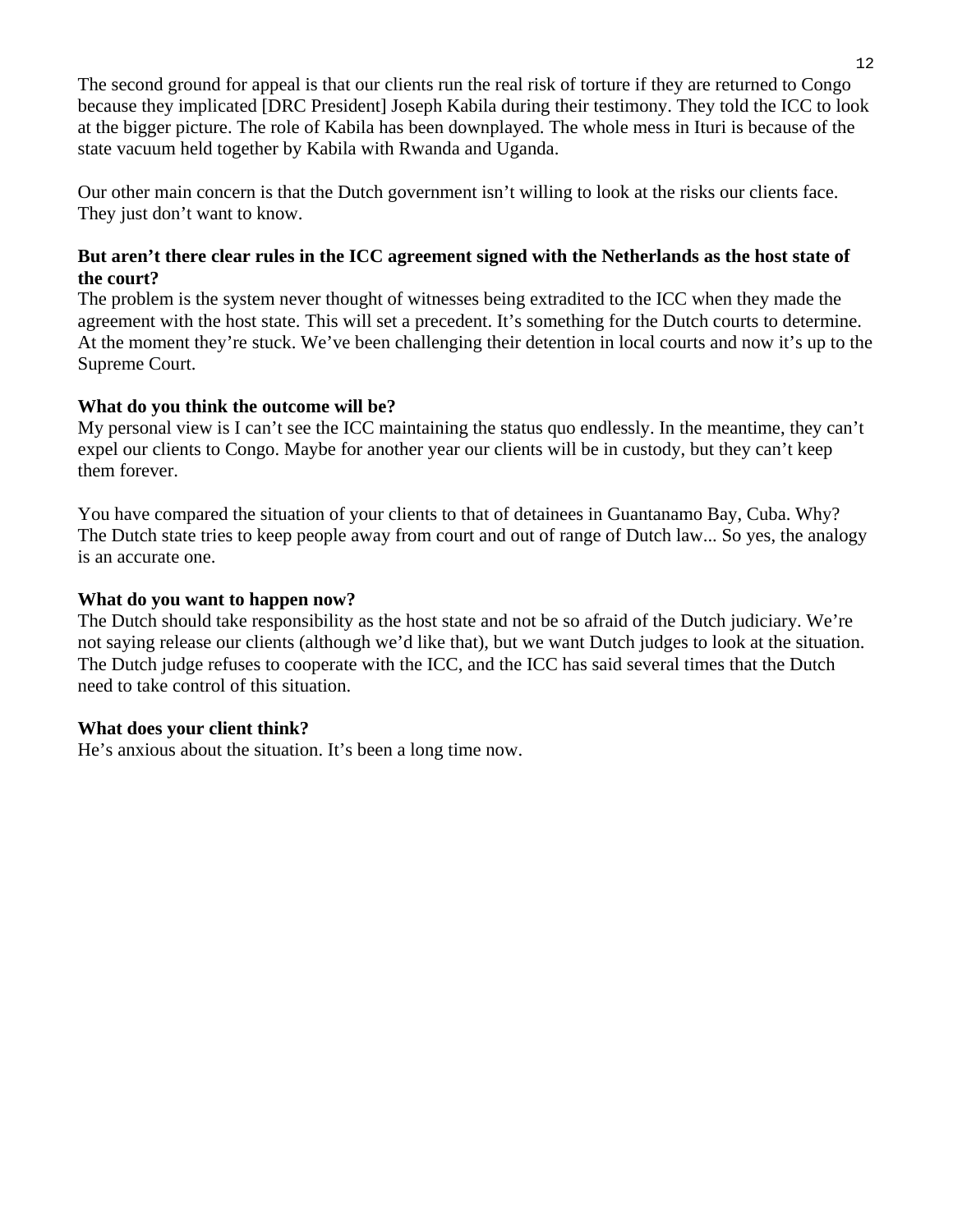# Global Research Saturday, 2 February 2013

# **R2P and "Genocide Prevention": The Good Intentions That Pave the Road to War**

#### By Diana Johnstone



Opposing genocide has become a sort of cottage industry in the United States.

Everywhere, "genocide studies" are cropping up in universities. Five years ago, an unlikely "Genocide Prevention Task Force" was set up headed by former secretary of state Madeleine Albright and former defense secretary William Cohen, both veterans of the Clinton administration.

The Bible of the campaign is Samantha Power's book, "A Problem from Hell". Ms. Power's thesis is that the U.S. Government, while well-intentioned, like all

of us, is too slow to intervene to "stop genocide". It is a suggestion that the U.S. government embraces, even to taking on Ms. Power as White House advisor.

Why has the U.S. Government so eagerly endorsed the crusade against "genocide"?

The reason is clear. Since the Holocaust has become the most omnipresent historical reference in Western societies, the concept of "genocide" is widely and easily accepted as the greatest evil to afflict the planet. It is felt to be worse than war.

Therein lies its immense value to the U.S. military-industrial complex, and to a foreign policy elite seeking an acceptable pretext for military intervention wherever they choose.

The obsession with "genocide" as the primary humanitarian issue in the world today relativizes war. It reverses the final judgment of the Nuremberg Trials that:

 War is essentially an evil thing. Its consequences are not confined to the belligerent states alone, but affect the whole world. To initiate a war of aggression, therefore, is not only an international crime; it is the supreme international crime differing only from other war crimes in that it contains within itself the accumulated evil of the whole.

Instead, war is transformed into a chivalrous action to rescue whole populations from "genocide".

At the same time, national sovereignty, erected as the barrier to prevent strong nations from invading weaker ones, that is, to prevent aggression and "the scourge of war", is derided as nothing but a protection for evil rulers ("dictators") whose only ambition is to "massacre their own people".

This ideological construct is the basis for the Western-sponsored doctrine, forced on a more or less reluctant United Nations, of "R2P", the ambiguous shorthand for both the "right" and the "responsibility" to protect peoples from their own governments.

In practice this can give the dominant powers carte blanche to intervene militarily in weaker countries in order to support whatever armed rebellions they favor. Once this doctrine seems to be accepted, it can even serve as an incitement to opposition groups to provoke government repression in order to call for "protection".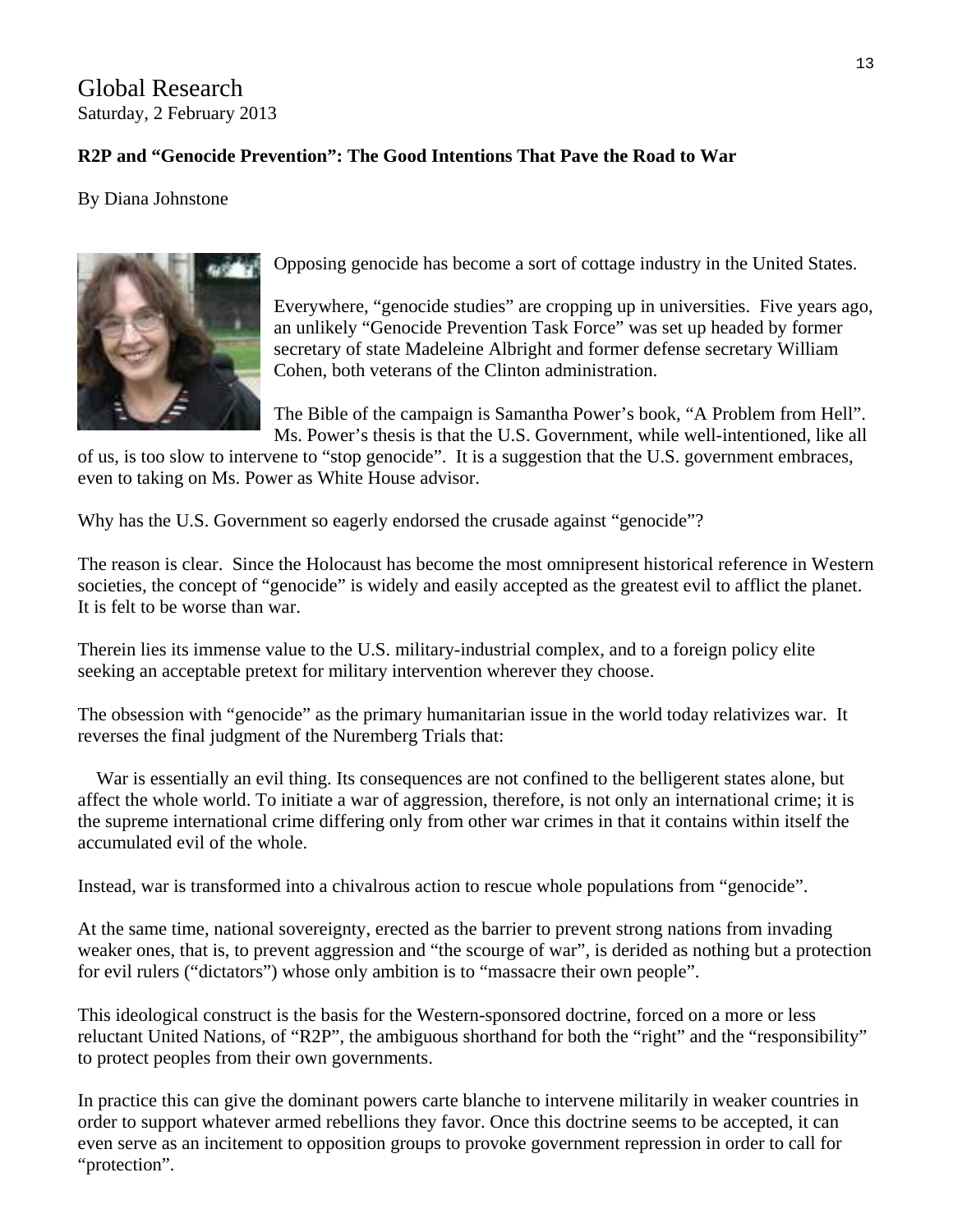One among many examples of this cottage industry is a program called "World Without Genocide" at the William Mitchell College of Law in my home town, Saint Paul, Minnesota, whose executive director Ellen J. Kennedy recently wrote an article for the Minneapolis Star Tribune which expresses all the usual clichés of that seemingly well-meaning but misguided campaign.

Misguided, and above all, misguiding. It is directing the attention of well-intentioned people away from the essential cause of our time which is to reverse the drift toward worldwide war.

Ms. Kennedy blames "genocide" on the legal barrier set up to try to prevent aggressive war: national sovereignty. Her cure for genocide is apparently to abolish national sovereignty.

For more than 350 years, the concept of "national sovereignty" held primacy over the idea of "individual sovereignty." Governments basically had immunity from outside intervention despite human-rights violations they perpetrated within their borders. The result has been an "over and over again" phenomenon of genocide since the Holocaust, with millions of innocent lives lost in Cambodia, Bosnia, Rwanda, Congo, Guatemala, Argentina, East Timor — the list is long.

In fact, Hitler initiated World War II precisely in violation of the national sovereignty of Czechoslovakia and Poland partly in order, he claimed, to stop human rights violations that those governments allegedly perpetrated against ethnic Germans who lived there. It was to invalidate this pretext, and "save succeeding generations from the scourge of war", that the United Nations was founded on the basis of respect for national sovereignty.

Of course, there is no chance that the United States will abandon its national sovereignty. Rather, all other countries are called upon to abandon their national sovereignty – to the United States.

Ms. Kennedy's lengthens her list by arbitrarily grouping disparate events under the single label of "genocide", mostly according to their place in the official U.S. narrative of contemporary conflicts.

But the significant fact is that the worst of these slaughters – Cambodia, Rwanda and the Holocaust itself – occurred during wars and as a result of wars.

The systematic rounding up, deportation and killing of European Jews took place during World War II. Jews were denounced as "the internal enemy" of Germany. War is the perfect setting for such racist paranoia. After all, even in the United States, during World War II, Japanese American families were dispossessed of their property, rounded up and put in camps. The result was not comparable, but the pretext was similar.

In Rwanda, the horrific slaughter was a response to an invasion by Tutsi forces from neighboring Uganda and the assassination of the country's president. The context was invasion and civil war.

The Cambodian slaughter was certainly not the fault of "national sovereignty". Indeed, it was precisely the direct result of the U.S. violation of Cambodia's national sovereignty. Years of secret U.S. bombing of the Cambodian countryside, followed by a U.S.-engineered overthrow of the Cambodian government, opened the way for takeover of that country by embittered Khmer Rouge fighters who took out their resentment against the devastation of rural areas on the hapless urban population, considered accomplices of their enemies. The Khmer Rouge slaughters took place after the United States had been defeated in Indochina by the Vietnamese. When, after being provoked by armed incursions, the Vietnamese intervened to overthrow the Khmer Rouge, they were condemned in the United Nations by the United States for doing so.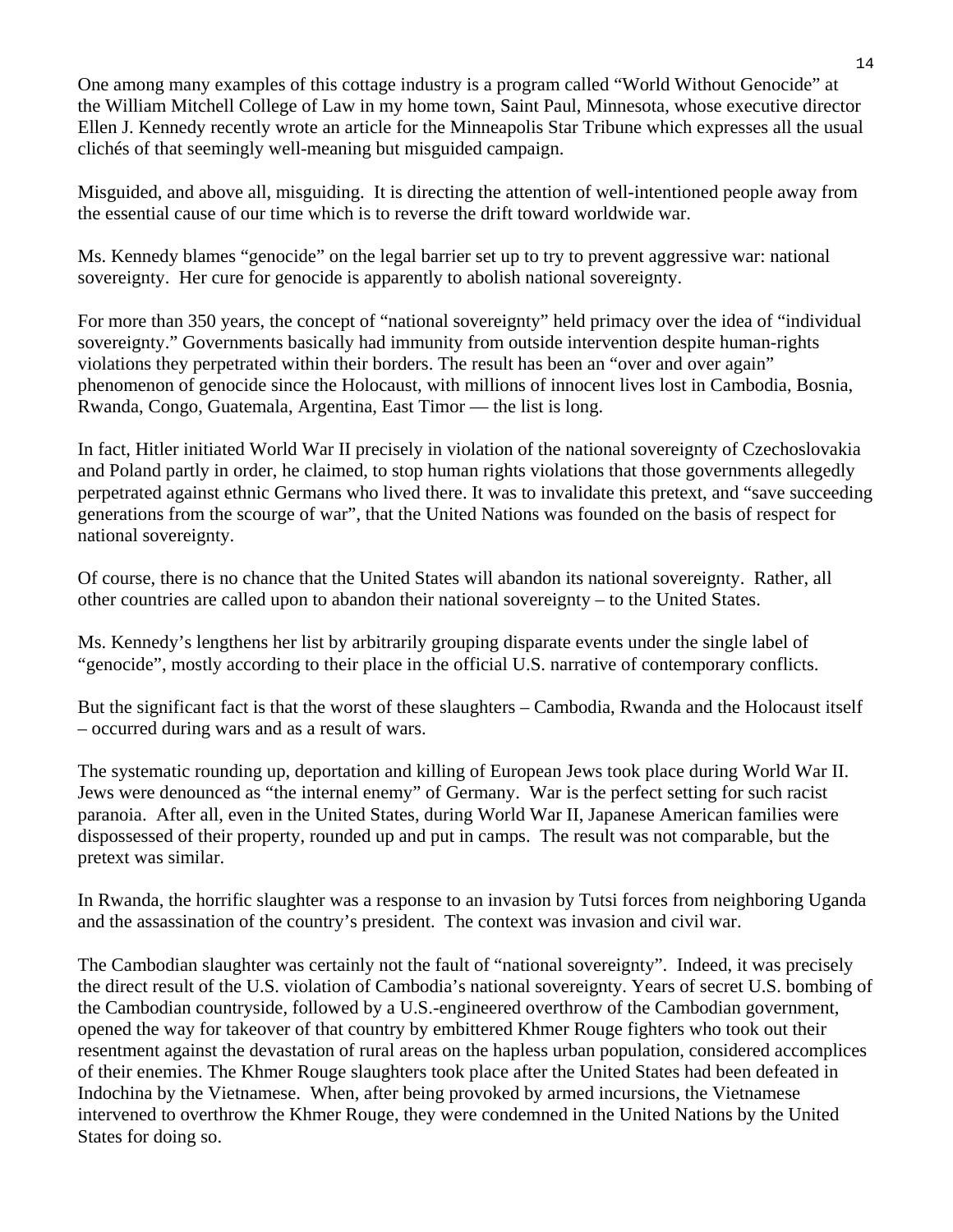Some of the bloodiest events do not make it to Ms. Kennedy's "genocide" list. Missing is the killing of over half a million members of the Indonesian Communist Party in 1965 and 1966. But the dictator responsible, Suharto, was "a friend of the United States" and the victims were communists.

But while ignoring over half a million murdered Indonesians, she includes Bosnia on her list. In that case, the highest estimate of victims was 8,000, all men of military age. Indeed, the NATO-linked International Criminal Tribunal (ICTY) has ruled that the 1995 Srebrenica massacre was "genocide". To arrive at this verdict, despite the fact that the alleged perpetrators spared women and children, the ICTY found a sociologist who claimed that since the Muslim community of Srebrenica was a patriarchy, murdering the menfolk amounted to "genocide" in a single town, since the women would not return without the men. This far-fetched judgment was necessary to preserve "Bosnia" as Exhibit A in the case for NATO military intervention.

It is generally overlooked that Srebrenica was a garrison town where the Muslim men in 1995 were not all natives of that originally multi-ethnic town and had been carrying out attacks on surrounding Serb villages. Nor have Western media given much attention to the testimony by Srebrenica Muslim leaders of having heard the Islamist party leader, Alija Izetbegovic, confide that President Clinton had said that a massacre of at least 5,000 Muslims was needed to bring the "international community" into the Bosnian civil war on the side of the Muslims. Those Muslim leaders believe that Izetbegovic deliberately left Srebrenica undefended in order to set up a massacre by vengeful Serbs.

Whether or not that story is true, it points to a serious danger of adopting the R2P principle. Izetbegovic was the leader of a party which wanted to defeat his enemies with outside military aid. The world is rife with such leaders of ethnic, religious or political factions. If they know that "the world's only superpower" may come to their aid once they can accuse the existing government of "slaughtering its own people", they are highly motivated to provoke that government into committing the required slaughter.

A number of former U.N. peacekeepers have testified that Muslim forces in Bosnia carried out the infamous "Marketplace bombings" against Sarajevo civilians in order to blame their Serb enemies and gain international support.

How could they do such a horrid thing? Well, if a country's leader can be willing to "massacre his own people", why couldn't the leader of a rebel group allow some of "his own people" to be massacred, in order to take power? Especially, by the way, if he is paid handsomely by some outside power – Qatar for instance – to provoke an uprising.

A principal danger of the R2P doctrine is that it encourages rebel factions to provoke repression, or to claim persecution, solely to bring in foreign forces on their behalf. It is certain that anti-Gaddafi militants grossly exaggerated Gaddafi's threat to Benghazi in order to provoke the 2011 French-led NATO war against Libya. The war in Mali is a direct result of the brutal overthrow of Gaddafi, who was a major force for African stability.

R2P serves primarily to create a public opinion willing to accept U.S. and NATO intervention in other countries. It is not meant to allow the Russians or the Chinese to intervene, say, to protect housemaids in Saudi Arabia from being beheaded, much less to allow Cuban forces to shut down Guantanamo and end U.S. violations of human rights – on Cuban territory.

U.S. intervention does not have a track record of "protecting" people. In December 1992, a Marine battalion landed in Somalia in "Operation Restore Hope". Hope was not restored, Marines were massacred by the locals and were chased out within four months. It is easier to imagine an effective intervention where none has been attempted – for instance in Rwanda – than to carry it out in the real world.